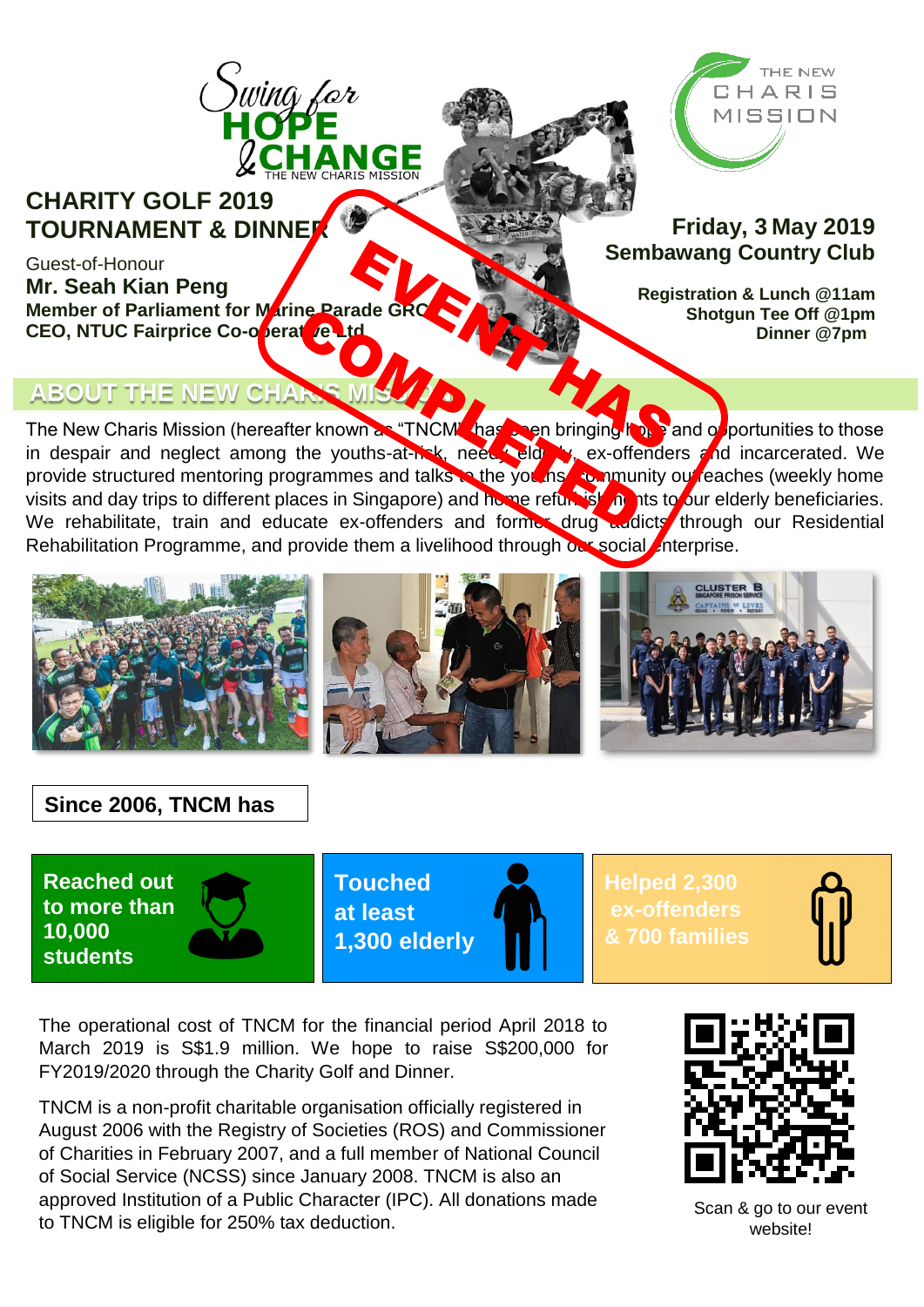## **Corporate Sponsorship**

| <b>Category &amp; Value</b>                           | <b>Sponsor's Benefits</b>                                                                                                                                                                                                                                                                                                                                                                                                                                                                                                                                                                                                                                                                                                                                                                                                             |  |  |  |  |
|-------------------------------------------------------|---------------------------------------------------------------------------------------------------------------------------------------------------------------------------------------------------------------------------------------------------------------------------------------------------------------------------------------------------------------------------------------------------------------------------------------------------------------------------------------------------------------------------------------------------------------------------------------------------------------------------------------------------------------------------------------------------------------------------------------------------------------------------------------------------------------------------------------|--|--|--|--|
| <b>TITLE</b>                                          | <b>Entitlements:</b><br>1 Complimentary Flight + G.O.H Flight (4 + 2 players) with Dinner invites<br>Special Invitation for 2 guests to Private Session with G.O.H during Private<br>Cocktail<br>Special invitation for 2 guests at VVIP table<br>Tax deductible amount of S\$200,000                                                                                                                                                                                                                                                                                                                                                                                                                                                                                                                                                 |  |  |  |  |
| <b>SPONSOR</b><br>S\$80,000                           | <b>Acknowledgements:</b><br>Exclusive event naming rights and exclusive status of "TITLE SPONSOR" on:<br>Event backdrop<br>$\circ$<br>Event collaterals (including full-page full colour inside front cover of<br>$\circ$<br>Event Programme Booklet,* Artwork submitted by 31 March)<br>Logo A-Board at Tee Box #1 & #10<br>Insertion of company promotional materials in goodie bags<br>٠<br>Logo acknowledgement on goodie bags (*cutoff date 31 Mar)<br>$\bullet$<br>Mock cheque presentation onstage at Dinner<br>٠<br>Presentation of token of appreciation by G.O.H onstage at Dinner<br>Special mention by emcee onstage at Dinner                                                                                                                                                                                            |  |  |  |  |
| <b>PLATINUM</b><br><b>SPONSOR</b><br><b>S\$50,000</b> | <b>Entitlements:</b><br>2 Complimentary Flight (8 players) with Dinner invites<br>Special Invitation for 1 guests to Private Session with G.O.H during Private<br>Cocktail<br>Special invitation for 1 guests at VVIP table<br>Tax deductible amount of S\$125,000<br>$\bullet$<br><b>Acknowledgements:</b><br>Exclusive status of "PLATINUM SPONSOR" on:<br>Event backdrop<br>$\circ$<br>Event collaterals (including full-page full colour inside back cover of<br>$\circ$<br>Event Programme Booklet,* Artwork submitted by 31 March)<br>Logo A-Board at Tee Box #1 & #10<br>Insertion of company promotional materials in goodie bags<br>Logo acknowledgement on goodie bags (*cutoff date 31 Mar)<br>Mock cheque presentation onstage at Dinner<br>$\bullet$<br>Presentation of token of appreciation by G.O.H onstage at Dinner |  |  |  |  |
| <b>GOLD</b><br><b>SPONSOR</b><br>S\$25,000            | <b>Entitlements:</b><br>2 Complimentary Flight (8 players) with Dinner invites<br>Tax deductible amount of S\$62,500<br><b>Acknowledgements:</b><br>Exclusive status of "GOLD SPONSOR" on:<br>Event backdrop<br>$\circ$<br>Event collaterals (including full-page random placement, full colour in<br>$\circ$<br>Event Programme Booklet, * Artwork submitted by 31 March)<br>Logo A-Board at Tee Box #1 (excludes production cost)<br>Insertion of company promotional materials in goodie bags<br>Logo acknowledgement on goodie bags (*cutoff date 31 Mar)<br>$\bullet$<br>Presentation of token of appreciation by G.O.H onstage at Dinner                                                                                                                                                                                        |  |  |  |  |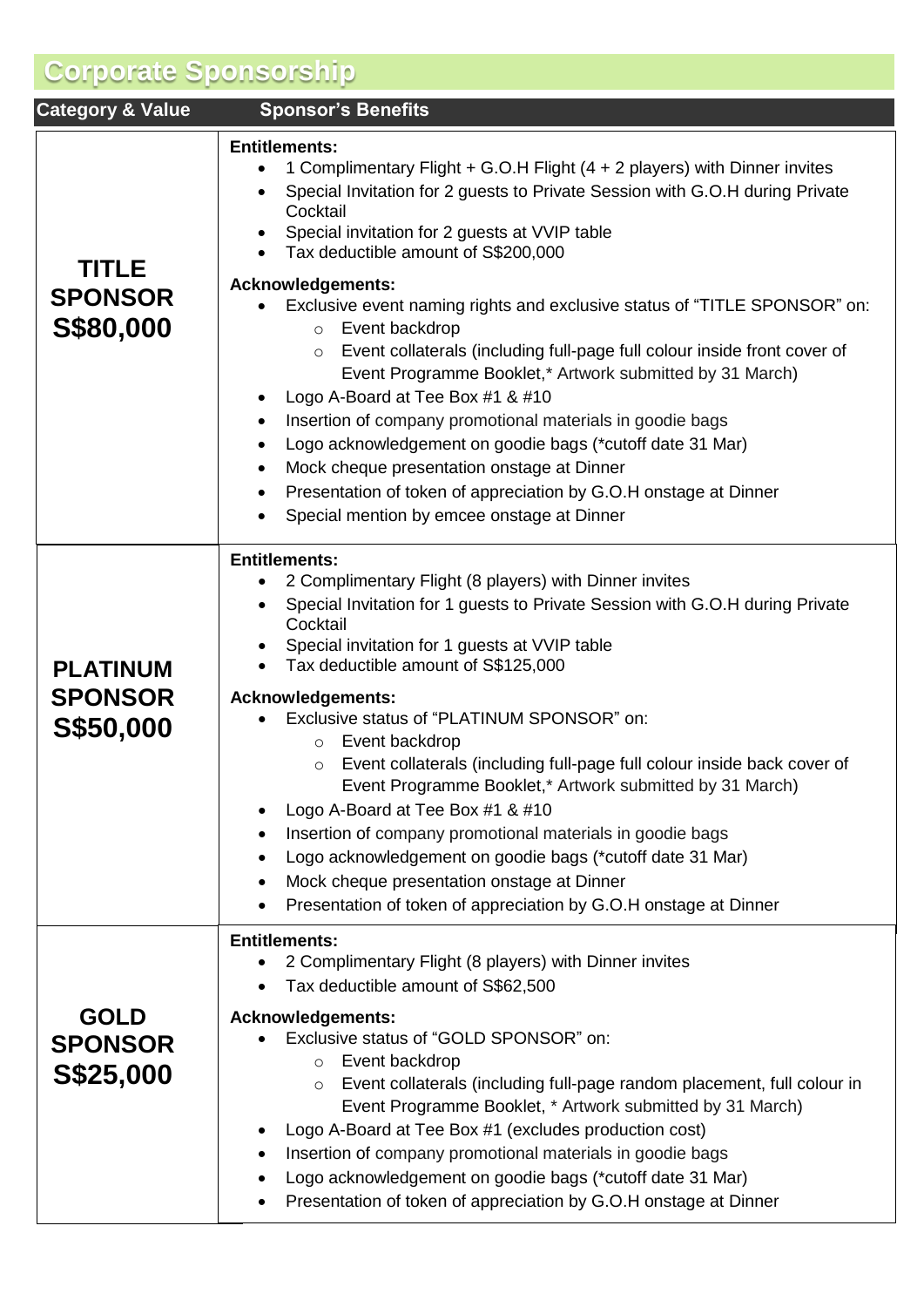| <b>SILVER</b><br><b>SPONSOR</b><br>S\$10,000    | <b>Entitlements:</b><br>1 Complimentary Flight (4 players) with Dinner invites<br>Tax deductible amount of S\$25,000<br>$\bullet$<br><b>Acknowledgements:</b><br>Exclusive status of "SILVER SPONSOR" on:<br>Event backdrop<br>$\circ$<br>Event collaterals (including half-page, random placement, full colour in<br>$\circ$<br>Event Programme Booklet, * Artwork submitted by 31 March)<br>Logo A-Board at Tee Box #1 (excludes production cost)<br>Insertion of company promotional materials in goodie bags<br>$\bullet$<br>Logo acknowledgement on goodie bags (*cutoff date 31 Mar) |
|-------------------------------------------------|--------------------------------------------------------------------------------------------------------------------------------------------------------------------------------------------------------------------------------------------------------------------------------------------------------------------------------------------------------------------------------------------------------------------------------------------------------------------------------------------------------------------------------------------------------------------------------------------|
| <b>SUPPORTING</b><br><b>SPONSOR</b><br>S\$3,500 | <b>Entitlements:</b><br>1 Complimentary Flight (4 players) with Dinner invites<br>Tax deductible amount of S\$8,750<br><b>Acknowledgements:</b><br>Exclusive status of SUPPORTING SPONSOR" on:<br>Event backdrop<br>$\circ$<br>Event collaterals<br>$\circ$                                                                                                                                                                                                                                                                                                                                |

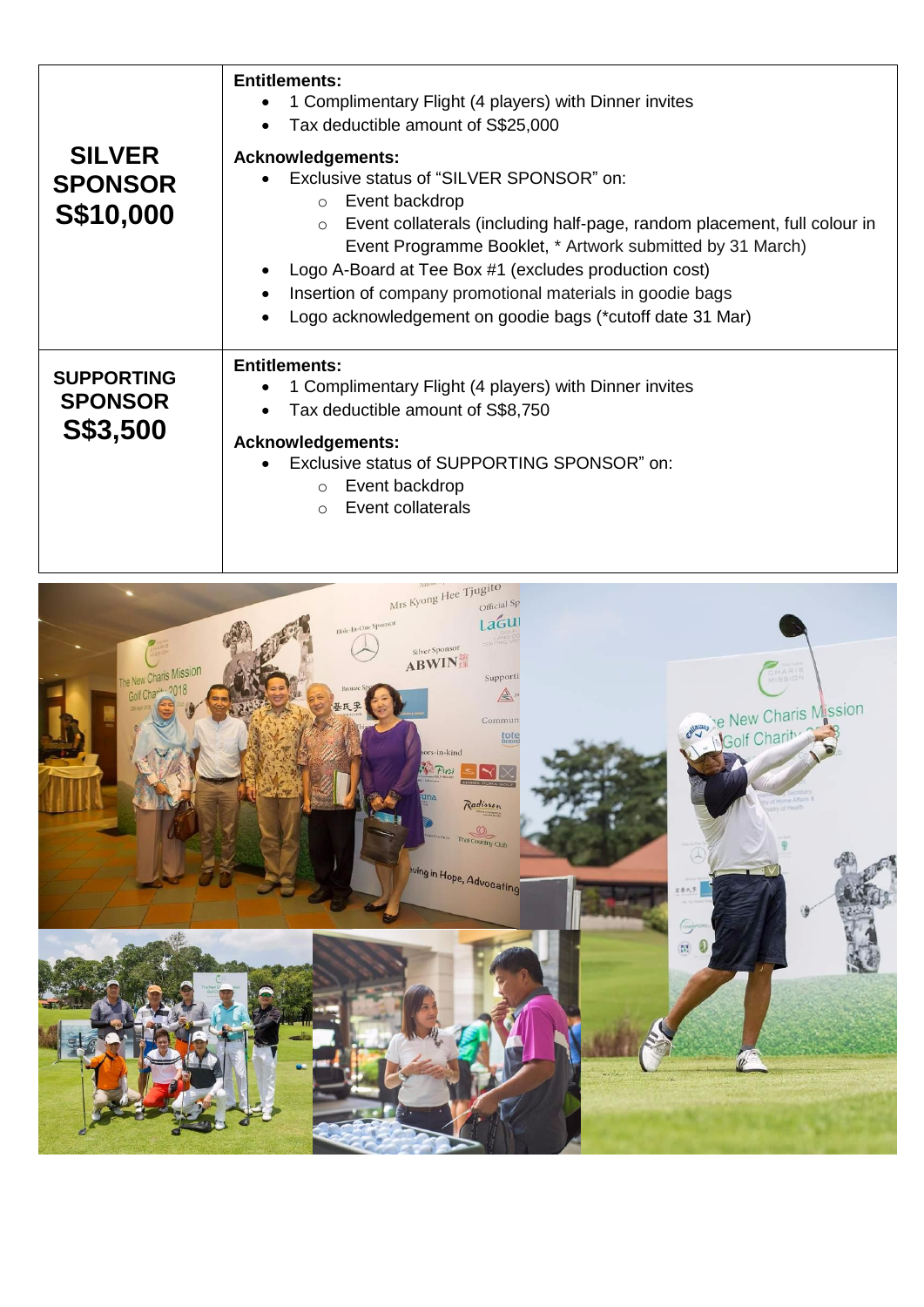|                                                                                                                | <b>Title Sponsor</b><br>(S\$80,000)                     | <b>Platinum</b><br><b>Sponsor</b><br>(S\$50,000)       | <b>Gold</b><br><b>Sponsor</b><br>(S\$25,000) | <b>Silver</b><br><b>Sponsor</b><br>(S\$10,000) | <b>Supporting</b><br><b>Sponsor</b><br>(S\$3,500) |
|----------------------------------------------------------------------------------------------------------------|---------------------------------------------------------|--------------------------------------------------------|----------------------------------------------|------------------------------------------------|---------------------------------------------------|
| <b>Private Session</b><br>with Guest-of-<br><b>Honour</b>                                                      | 2 pax<br>(Max)                                          | 1 pax<br>(Max)                                         |                                              |                                                |                                                   |
| <b>VVIP Seats at</b><br><b>Dinner</b>                                                                          | 2 pax<br>(Max)                                          | 1 pax<br>(Max)                                         |                                              |                                                |                                                   |
| <b>Complimentary</b><br><b>Golf Flight</b>                                                                     | 1 Flight<br>+ G.O.H. Flight<br>$(4+2$ pax)              | 2 Flights<br>$(8$ pax)                                 | 2 Flights<br>$(8$ pax)                       | 1 Flight<br>$(4$ pax $)$                       | 1 Flight<br>$(4$ pax $)$                          |
| <b>Acknowledgement</b><br>on Event<br><b>Programme</b><br><b>Booklet</b><br>* Artwork submitted<br>by 31 March | <b>Full Page</b><br><b>Front Cover</b><br>(Inside Page) | <b>Full Page</b><br><b>Back Cover</b><br>(Inside Page) | <b>Full Page</b><br>(Random<br>placement)    | <b>Half Page</b><br>(Random<br>placement)      |                                                   |
| <b>Acknowledgement</b><br>on collaterals for<br>event                                                          | $\checkmark$                                            | $\checkmark$                                           | $\checkmark$                                 | $\checkmark$                                   | $\checkmark$                                      |
| Logo printed on<br><b>Event Backdrop</b>                                                                       | $\checkmark$                                            | ✓                                                      | $\checkmark$                                 | $\checkmark$                                   | $\checkmark$                                      |
| <b>Insertion of</b><br><b>Promotional</b><br><b>Materials in</b><br><b>Goodie Bags</b>                         |                                                         |                                                        |                                              | ✓                                              |                                                   |
| <b>Logo on Goodie</b><br><b>Bags</b><br>*<br><b>Logo submitted by</b><br>31 March                              | $\checkmark$                                            | ✔                                                      |                                              | ✓                                              |                                                   |
| <b>Token of</b><br><b>Appreciation</b><br>given by Guest-of-<br><b>Honour</b>                                  | ✓                                                       | ✓                                                      |                                              |                                                |                                                   |
| Logo 'A' board at<br><b>Tee Box</b>                                                                            |                                                         |                                                        | ✓<br>(excludes<br>production<br>cost)        | (excludes<br>production<br>cost)               |                                                   |
| <b>Cheque</b><br><b>Presentation</b>                                                                           | $\checkmark$                                            | ✓                                                      | $\checkmark$                                 |                                                |                                                   |
| <b>Acknowledgement</b><br>by Emcee during<br><b>Gala Dinner</b>                                                | ✓                                                       |                                                        |                                              |                                                |                                                   |
| <b>Event Naming</b><br><b>Rights</b>                                                                           | $\checkmark$                                            |                                                        |                                              |                                                |                                                   |